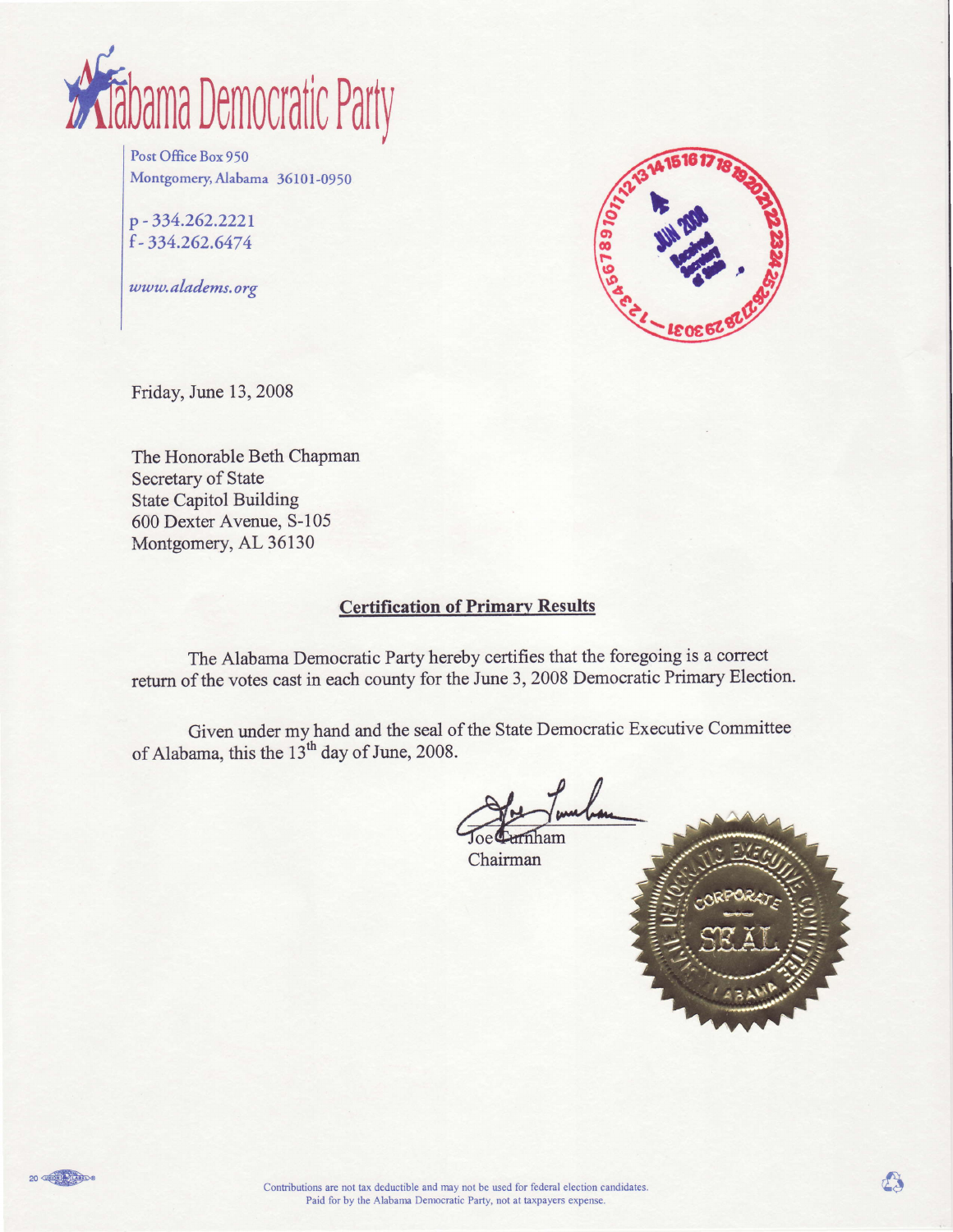| <b>Office</b>      | <b>US Senator</b> |                   |                   |               | <b>US Rep Dist 2</b> |        | <b>US Rep Dist 4</b> |        | <b>US Rep Dist 5</b> |       |
|--------------------|-------------------|-------------------|-------------------|---------------|----------------------|--------|----------------------|--------|----------------------|-------|
|                    | Vivian<br>Davis   | Johnny<br>Swanson | Mark 'No<br>NCAA' | <b>Bobby</b>  | Cendie               | Cheryl | Nicholas B.          | Greg   | Parker               | David |
| <b>Ballot Name</b> | <b>Figures</b>    | $\mathbf{H}$      | <b>Townsend</b>   | <b>Bright</b> | Crawley              | Sabel  | <b>Sparks</b>        | Warren | Griffith             | Maker |
| <b>Status</b>      | nominated         |                   |                   | nominated     |                      |        | nominated            |        | nominated            |       |
| <b>Total</b>       | 112074            | 38757             | 25058             | 19456         | 5110                 | 4631   | 15777                | 11381  | 34543                | 3874  |
| Percentage         | 63.7%             | 22.0%             | 14.2%             | 66.6%         | 17.5%                | 15.9%  | 58.1%                | 41.9%  | 89.9%                | 10.1% |
| Autauga            | 653               | 196               | 131               | 792           | 102                  | 132    |                      |        |                      |       |
| <b>Baldwin</b>     | 1328              | 273               | 138               |               |                      |        |                      |        |                      |       |
| Barbour            | 762               | 308               | 159               | 948           | 286                  | 179    |                      |        |                      |       |
| <b>Bibb</b>        | 154               | 81                | 46                |               |                      |        |                      |        |                      |       |
| <b>Blount</b>      | 204               | 85                | 60                |               |                      |        | 189                  | 163    |                      |       |
| <b>Bullock</b>     | 1461              | 551               | 325               | 1786          | 373                  | 624    |                      |        |                      |       |
| <b>Butler</b>      | 1443              | 595               | 477               | 1308          | 1162                 | 540    |                      |        |                      |       |
| Calhoun            | 864               | 191               | 108               |               |                      |        |                      |        |                      |       |
| Chambers           | 530               | 127               | 65                |               |                      |        |                      |        |                      |       |
| Cherokee           | 1078              | 869               | 477               |               |                      |        |                      |        |                      |       |
| Chilton            | 904               | 302               | 208               |               |                      |        |                      |        |                      |       |
| Choctaw            | 1212              | 432               | 218               |               |                      |        |                      |        |                      |       |
| Clarke             | 2753              | 476               | 334               |               |                      |        |                      |        |                      |       |
| Clay               | 1092              | 671               | 424               |               |                      |        |                      |        |                      |       |
| Cleburne           | 378               | 283               | 213               |               |                      |        |                      |        |                      |       |
| Coffee             | 672               | 388               | 201               | 1218          | 169                  | 190    |                      |        |                      |       |
| Colbert            | 1770              | 1127              | 800               |               |                      |        |                      |        | 4200                 | 463   |
| Conecuh            | 1728              | 446               | 259               | 1908          | 250                  | 373    |                      |        |                      |       |
| Coosa              | 512               | 310               | 202               |               |                      |        |                      |        |                      |       |
| Covington          | 670               | 400               | 189               | 1380          | 102                  | 167    |                      |        |                      |       |
| Crenshaw           | 263               | 130               | 72                | 420           | 55                   | 51     |                      |        |                      |       |
| Cullman            | 553               | 256               | 308               |               |                      |        | 645                  | 485    |                      |       |
| <b>Dale</b>        | 539               | 166               | 94                | 621           | 161                  | 110    |                      |        |                      |       |
| <b>Dallas</b>      | 4412              | 1344              | 1017              |               |                      |        |                      |        |                      |       |
| <b>DeKalb</b>      | 1291              | 926               | 630               |               |                      |        | 1813                 | 1298   |                      |       |
| Elmore             | 1293              | 302               | 211               | 1487          | 191                  | 248    |                      |        |                      |       |
| Escambia           | 1099              | 423               | 250               |               |                      |        |                      |        |                      |       |
| Etowah             | 2142              | 1054              | 677               |               |                      |        | 2550                 | 1516   |                      |       |
| Fayette            | 709               | 465               | 442               |               |                      |        | 837                  | 910    |                      |       |
| Franklin           | 1220              | 1183              | 1005              |               |                      |        | 2306                 | 1351   |                      |       |
| Geneva             | 194               | 87                | 35                | 194           | 70                   | 74     |                      |        |                      |       |
| Greene             | 1221              | 139               | 71                |               |                      |        |                      |        |                      |       |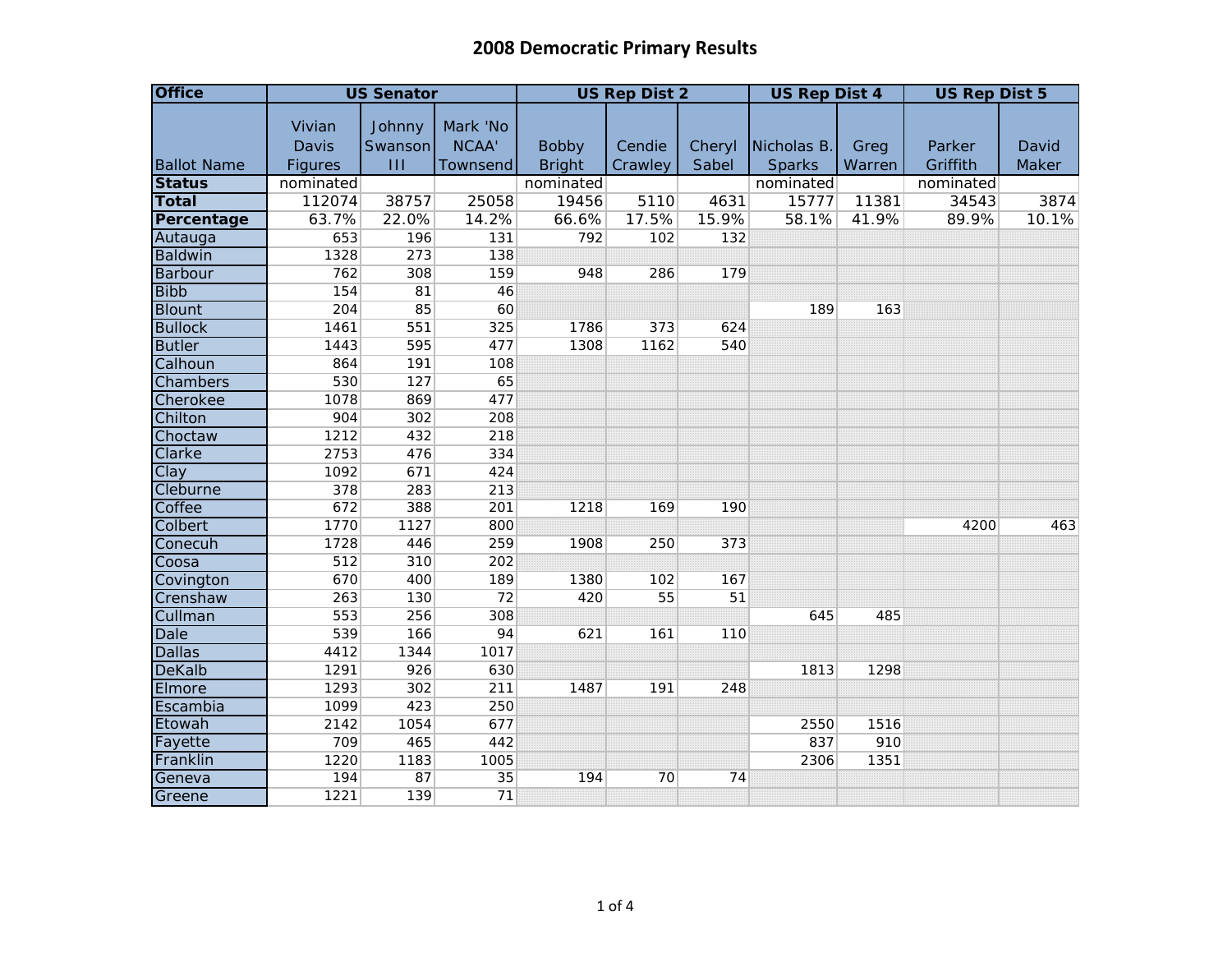| <b>Office</b>                 | <b>US Senator</b> |                 |                 |               | <b>US Rep Dist 2</b> |        | <b>US Rep Dist 4</b> |        | <b>US Rep Dist 5</b> |       |
|-------------------------------|-------------------|-----------------|-----------------|---------------|----------------------|--------|----------------------|--------|----------------------|-------|
|                               | Vivian            | Johnny          | Mark 'No        |               |                      |        |                      |        |                      |       |
|                               | <b>Davis</b>      | Swanson         | NCAA'           | <b>Bobby</b>  | Cendie               | Cheryl | Nicholas B.          | Greg   | Parker               | David |
| <b>Ballot Name</b>            | <b>Figures</b>    | $\mathbf{III}$  | Townsend        | <b>Bright</b> | Crawley              | Sabel  | <b>Sparks</b>        | Warren | Griffith             | Maker |
| <b>Status</b>                 | nominated         |                 |                 | nominated     |                      |        | nominated            |        | nominated            |       |
| <b>Total</b>                  | 112074            | 38757           | 25058           | 19456         | 5110                 | 4631   | 15777                | 11381  | 34543                | 3874  |
| Percentage                    | 63.7%             | 22.0%           | 14.2%           | 66.6%         | 17.5%                | 15.9%  | 58.1%                | 41.9%  | 89.9%                | 10.1% |
| <b>Hale</b>                   | 859               | 288             | 148             |               |                      |        |                      |        |                      |       |
| Henry                         | 513               | 275             | 126             | 477           | 256                  | 232    |                      |        |                      |       |
| Houston                       | 952               | 339             | 183             | 816           | 393                  | 343    |                      |        |                      |       |
| <b>Jackson</b>                | 2199              | 1581            | 1682            |               |                      |        |                      |        | 6543                 | 925   |
| <b>Jefferson</b>              | 11632             | 2381            | 699             |               |                      |        |                      |        |                      |       |
| Lamar                         | 439               | 379             | 248             |               |                      |        | 601                  | 569    |                      |       |
| Lauderdale                    | 1974              | 1124            | 1005            |               |                      |        |                      |        | 4774                 | 477   |
| Lawrence                      | 1230              | 862             | 711             |               |                      |        |                      |        | 3541                 | 295   |
| Lee                           | 1090              | 121             | 70              |               |                      |        |                      |        |                      |       |
| Limestone                     | 1189              | 1050            | 504             |               |                      |        |                      |        | 3369                 | 362   |
| Lowndes                       | 1722              | 372             | 210             | 1661          | 689                  | 367    |                      |        |                      |       |
| Macon                         | 2418              | 740             | 350             |               |                      |        |                      |        |                      |       |
| Madison                       | 6171              | 2192            | 1313            |               |                      |        |                      |        | 10939                | 1217  |
| Marengo                       | 1322              | 294             | 160             |               |                      |        |                      |        |                      |       |
| Marion                        | 1102              | 774             | 735             |               |                      |        | 1534                 | 1195   |                      |       |
| Marshall                      | 435               | 219             | 176             |               |                      |        | 441                  | 389    |                      |       |
| Mobile                        | 11610             | 810             | 429             |               |                      |        |                      |        |                      |       |
| Monroe                        | 1332              | 338             | 162             |               |                      |        |                      |        |                      |       |
| Montgomery                    | 6926              | 1121            | 581             | 3701          | 371                  | 832    |                      |        |                      |       |
| Morgan                        | 1089              | 483             | 325             |               |                      |        | 382                  | 300    | 1177                 | 135   |
| Perry                         | 2394              | 620             | 339             |               |                      |        |                      |        |                      |       |
| <b>Pickens</b><br><b>Pike</b> | 1440<br>773       | 1115<br>262     | 667<br>180      | 739           | 480                  | 169    | 802                  | 436    |                      |       |
| Randolph                      | 848               | 698             | 299             |               |                      |        |                      |        |                      |       |
| <b>Russell</b>                | 1504              | 560             | 318             |               |                      |        |                      |        |                      |       |
| Shelby                        | 741               | 186             | 97              |               |                      |        |                      |        |                      |       |
| St. Clair                     | 377               | 118             | $\overline{74}$ |               |                      |        | 37                   | 15     |                      |       |
| Sumter                        | 1009              | 541             | 241             |               |                      |        |                      |        |                      |       |
| Talladega                     | 2180              | 666             | 505             |               |                      |        |                      |        |                      |       |
| Tallapoosa                    | 1320              | 724             | 511             |               |                      |        |                      |        |                      |       |
| Tuscaloosa                    | 2487              | 493             | 292             |               |                      |        |                      |        |                      |       |
| Walker                        | 2671              | 1681            | 1346            |               |                      |        | 3566                 | 2685   |                      |       |
| Washington                    | 1374              | 458             | 228             |               |                      |        |                      |        |                      |       |
| Wilcox                        | 1593              | 274             | 238             |               |                      |        |                      |        |                      |       |
| Winston                       | 55                | $\overline{32}$ | 60              |               |                      |        | 74                   | 69     |                      |       |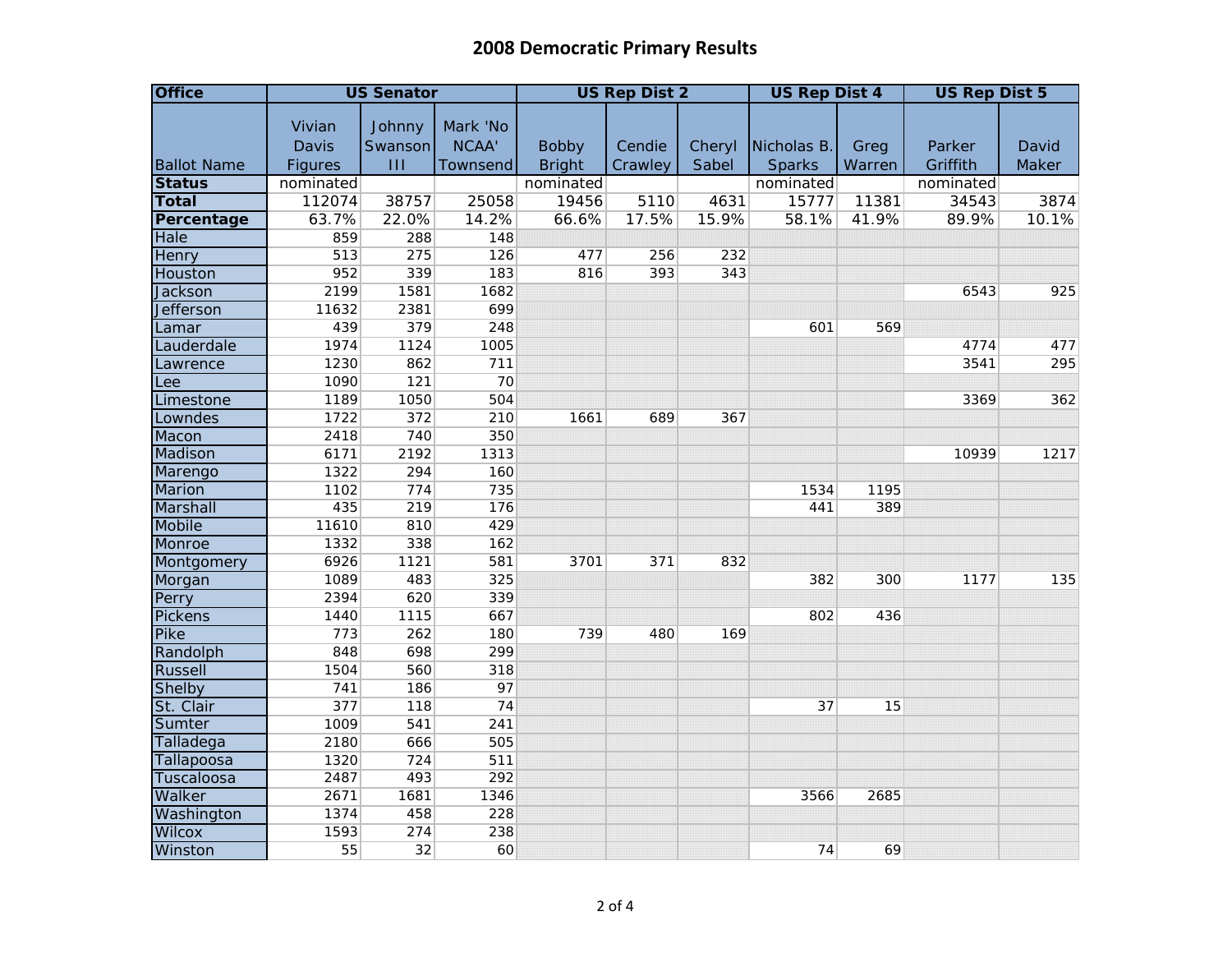| <b>Office</b>      | Ct of Crim App PI 1 |           | Ct of Crim App PI 2 |        |            |       | <b>DCJ Jefferson PI 2</b> | <b>DCJ Pickens</b> |        | <b>DCJ Walker PI 1</b> |           |
|--------------------|---------------------|-----------|---------------------|--------|------------|-------|---------------------------|--------------------|--------|------------------------|-----------|
|                    |                     |           |                     |        |            |       |                           |                    |        |                        |           |
|                    |                     |           |                     |        |            |       |                           |                    |        |                        |           |
|                    | <b>Steve</b>        | Clyde     | <b>Jeff</b>         | Jon    | Aimee Cobb | Linda | Shanta                    | Lance              | Kathy  | Henry                  |           |
| <b>Ballot Name</b> | Dodd                | Jones     | <b>Duffey</b>       | Hayden | Smith      | Hall  | Owens                     | <b>Bailey</b>      | Marine | Allred                 | Jim Wells |
| <b>Status</b>      |                     | nominated |                     |        | nominated  |       | nominated                 | nominated          |        | nominated              |           |
| <b>Total</b>       | 79859               | 87648     | 40785               | 41882  | 87390      | 2637  | 8528                      | 3052               | 1765   | 4218                   | 2874      |
| Percentage         | 47.7%               | 52.3%     | 24.0%               | 24.6%  | 51.4%      | 23.6% | 76.4%                     | 63.4%              | 36.6%  | 59.5%                  | 40.5%     |
| Autauga            | 475                 | 461       | 228                 | 227    | 511        |       |                           |                    |        |                        |           |
| Baldwin            | 926                 | 595       | 294                 | 319    | 975        |       |                           |                    |        |                        |           |
| Barbour            | 568                 | 609       | 231                 | 276    | 735        |       |                           |                    |        |                        |           |
| <b>Bibb</b>        | 131                 | 148       | 71                  | 88     | 127        |       |                           |                    |        |                        |           |
| <b>Blount</b>      | 199                 | 146       | 73                  | 109    | 173        |       |                           |                    |        |                        |           |
| <b>Bullock</b>     | 829                 | 1378      | 501                 | 456    | 1339       |       |                           |                    |        |                        |           |
| <b>Butler</b>      | 1308                | 1162      | 540                 | 592    | 1404       |       |                           |                    |        |                        |           |
| Calhoun            | 626                 | 493       | 228                 | 312    | 581        |       |                           |                    |        |                        |           |
| Chambers           | 208                 | 489       | 320                 | 90     | 320        |       |                           |                    |        |                        |           |
| Cherokee           | 1481                | 898       | 600                 | 606    | 1263       |       |                           |                    |        |                        |           |
| Chilton            | 601                 | 747       | 179                 | 784    | 545        |       |                           |                    |        |                        |           |
| Choctaw            | 748                 | 939       | 408                 | 498    | 830        |       |                           |                    |        |                        |           |
| Clarke             | 1118                | 1917      | 713                 | 948    | 1379       |       |                           |                    |        |                        |           |
| Clay               | 1282                | 856       | 569                 | 577    | 1062       |       |                           |                    |        |                        |           |
| Cleburne           | 574                 | 279       | 227                 | 257    | 391        |       |                           |                    |        |                        |           |
| Coffee             | 738                 | 513       | 335                 | 273    | 697        |       |                           |                    |        |                        |           |
| Colbert            | 2215                | 1459      | 884                 | 839    | 2034       |       |                           |                    |        |                        |           |
| Conecuh            | 1131                | 1085      | 727                 | 483    | 1063       |       |                           |                    |        |                        |           |
| Coosa              | 586                 | 433       | 348                 | 268    | 426        |       |                           |                    |        |                        |           |
| Covington          | 691                 | 525       | 284                 | 264    | 723        |       |                           |                    |        |                        |           |
| Crenshaw           | 226                 | 225       | 105                 | 110    | 246        |       |                           |                    |        |                        |           |
| Cullman            | 713                 | 385       | 307                 | 241    | 557        |       |                           |                    |        |                        |           |
| <b>Dale</b>        | 379                 | 397       | 193                 | 194    | 420        |       |                           |                    |        |                        |           |
| <b>Dallas</b>      | 2417                | 4046      | 1163                | 2064   | 3551       |       |                           |                    |        |                        |           |
| <b>DeKalb</b>      | 1974                | 869       | 684                 | 712    | 1455       |       |                           |                    |        |                        |           |
| Elmore             | 787                 | 916       | 335                 | 360    | 1068       |       |                           |                    |        |                        |           |
| Escambia           | 1001                | 626       | 423                 | 412    | 816        |       |                           |                    |        |                        |           |
| Etowah             | 2197                | 1508      | 752                 | 904    | 2173       |       |                           |                    |        |                        |           |
| Fayette            | 909                 | 683       | 411                 | 476    | 738        |       |                           |                    |        |                        |           |
| Franklin           | 2090                | 1170      | 797                 | 949    | 1658       |       |                           |                    |        |                        |           |
| Geneva             | 175                 | 137       | 67                  | 77     | 178        |       |                           |                    |        |                        |           |
| Greene             | 287                 | 1053      | 180                 | 225    | 932        |       |                           |                    |        |                        |           |